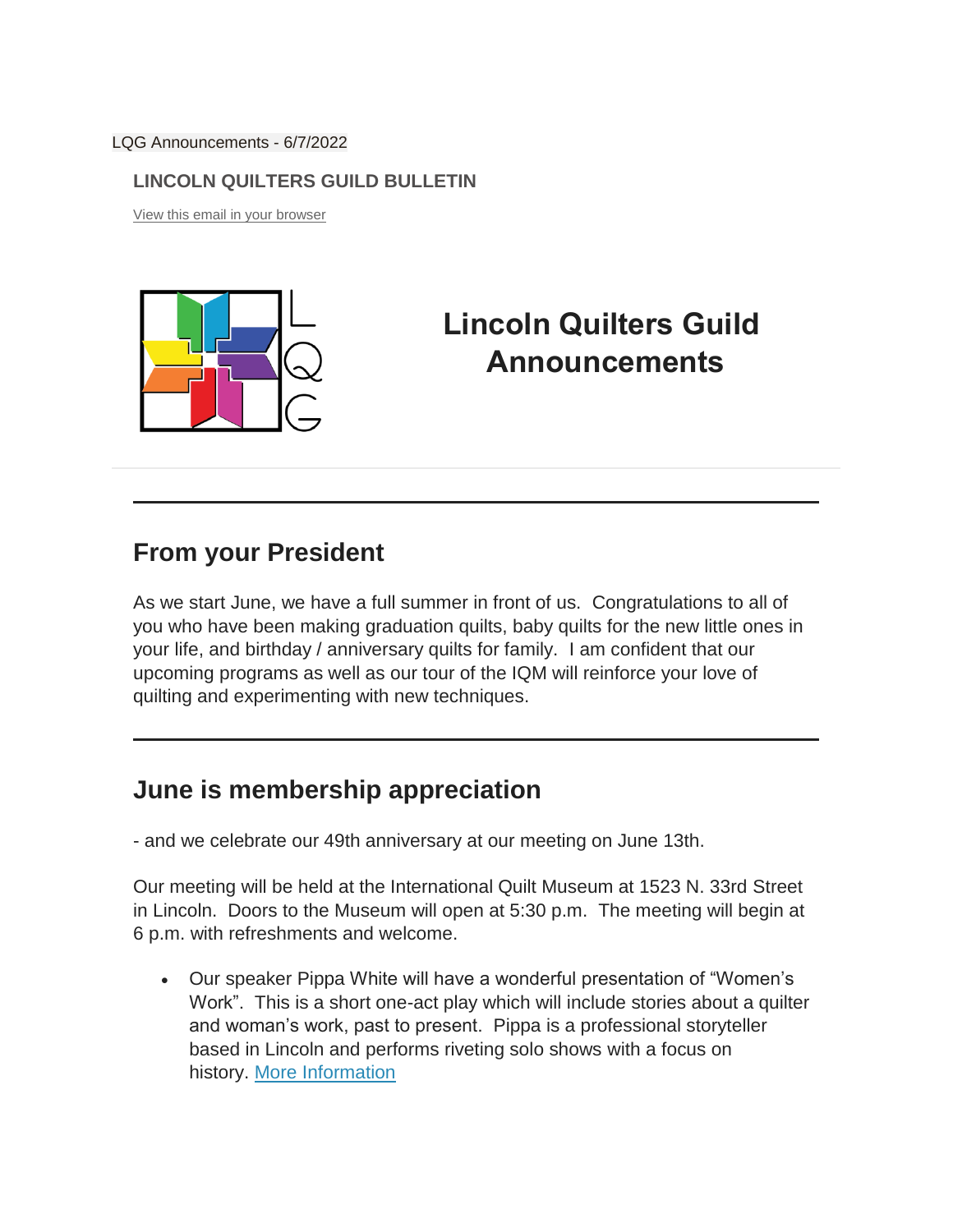- We will also announce the winner for the raffle quilt "Best in Show" by Millie Fauquet. To end the meeting, visit a table to sign up for the July class or register as a volunteer for the Lancaster County Super Fair Quilt Show. Plan some time so you can tour the galleries and look at quilts!
- We will forego our announcements and usual table set up as well as Show 'n Tell. Save your wonderful work until July.

## **The July meeting will feature Gyleen Fitzgerald**

with a program called ["It's a Polygon Affair".](https://lincolnquiltersguild.org/classes/post/?permalink=july-meeting) Step outside the "square" to evaluate the mechanics of Pyramid, Diamond, Kite and Hexagon quilts. Room is still available for the all-day workshop at the International Quilt Museum on Tuesday 9:00 a.m.–4 p.m. The workshop title is "Modern Free-Wheeling Circles: Modern and bold stitched with speed and ease with an extra curve or two. Is that possible?" Learn the raw edge technique to achieve perfect "stressfree" curves.

Registration for the class can be accomplished at the June & July meeting or through the website [\(register here\)](https://lincolnquiltersguild.org/classes/post/?permalink=july-workshop). LQG Members & International Quilt Museum Members: \$40.00. Invite a friend - Non-Members: \$45.00. **Non-Guild member registration opens: 6/22/2022.**

## **Additional Updates**

Fiftieth Anniversary Celebration committee: Speaking of celebrations - a committee has been formed to start planning our 50th anniversary in 2023, with Lisa Burham as chair. Current members of the committee include Lisa, Nancy Anderson, Vicky Skuodas, Kathy Schmitter, and Sherry Taylor. If you have ideas or interest in joining the committee, please contact Lisa Burham.

Silent Auction: After much discussion, the Board has decided to postpone the silent auction for 2022 and re-consider as a possibility for 2023. Our time to plan is getting short and we do not have enough volunteers to take on the task. The membership survey indicated that volunteering for large events like this is a difficult task, so we will look at the possibility for 2023 and consider options to make it an event where you will want to volunteer and participate.